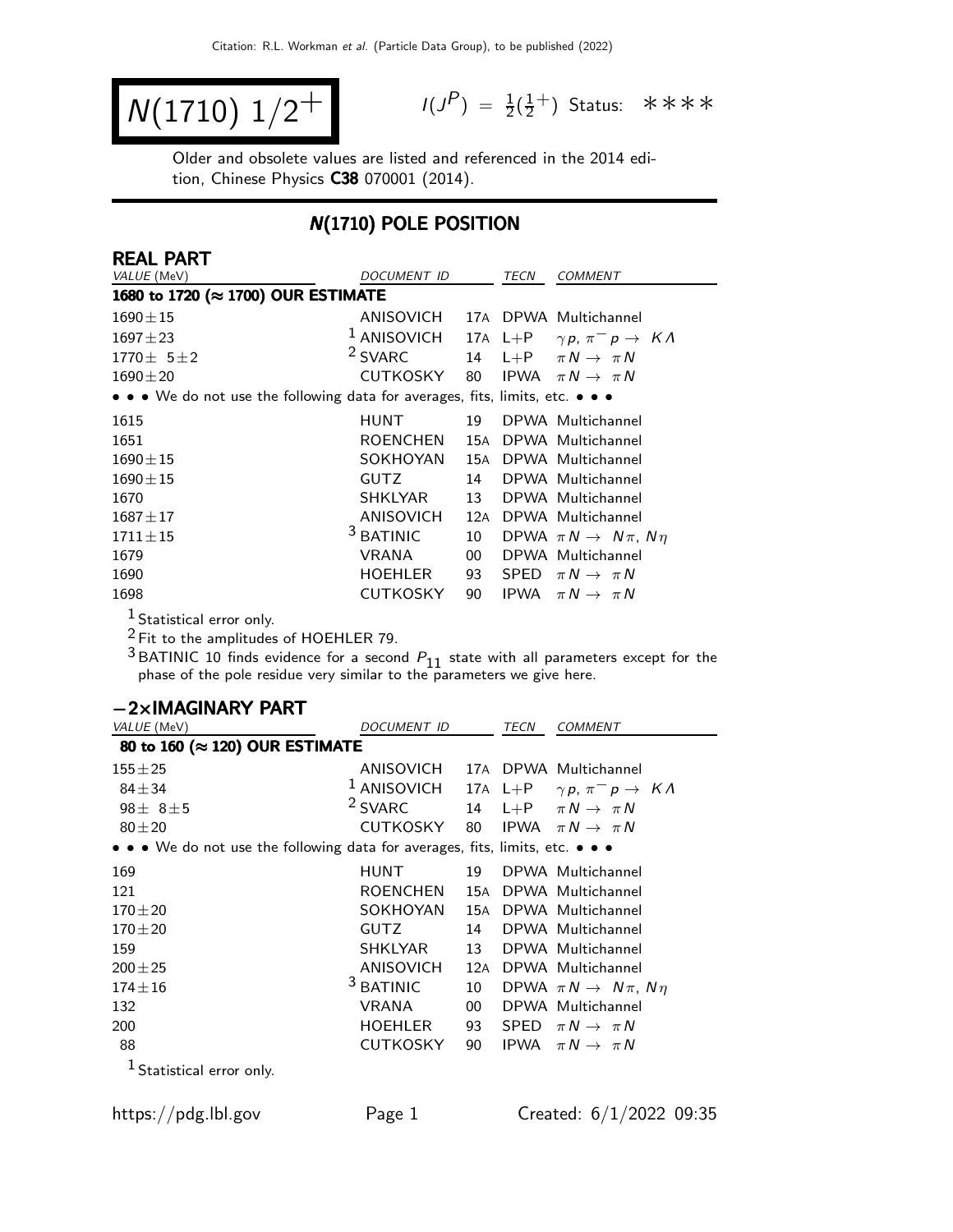### 2 Fit to the amplitudes of HOEHLER 79.

 $^3$ BATINIC 10 finds evidence for a second  $P_{11}$  state with all parameters except for the phase of the pole residue very similar to the parameters we give here.

# N(1710) ELASTIC POLE RESIDUE

|              | MODULUS  r                                                                    |                      |     |      |                                           |
|--------------|-------------------------------------------------------------------------------|----------------------|-----|------|-------------------------------------------|
|              | VALUE (MeV)                                                                   | <i>DOCUMENT ID</i>   |     | TECN | <b>COMMENT</b>                            |
| 4            | to 10 ( $\approx$ 7) OUR ESTIMATE                                             |                      |     |      |                                           |
| 6            | $\pm$ 3                                                                       | <b>SOKHOYAN</b>      |     |      | 15A DPWA Multichannel                     |
| 5            | $\pm 1 \pm 1$                                                                 | <sup>1</sup> SVARC   | 14  |      | L+P $\pi N \rightarrow \pi N$             |
| 8            | $\pm 2$                                                                       | CUTKOSKY 80          |     |      | IPWA $\pi N \rightarrow \pi N$            |
|              | • • • We do not use the following data for averages, fits, limits, etc. • • • |                      |     |      |                                           |
| 3.2          |                                                                               | <b>ROENCHEN</b>      |     |      | 15A DPWA Multichannel                     |
| 6            | $\pm 3$                                                                       | <b>GUTZ</b>          | 14  |      | DPWA Multichannel                         |
| 11           |                                                                               | <b>SHKLYAR</b>       | 13  |      | DPWA Multichannel                         |
| 6            | $+4$                                                                          | ANISOVICH            | 12A |      | DPWA Multichannel                         |
| 24           |                                                                               | <sup>2</sup> BATINIC | 10  |      | DPWA $\pi N \rightarrow N \pi$ , $N \eta$ |
| 15           |                                                                               | <b>HOEHLER</b>       | 93  |      | SPED $\pi N \rightarrow \pi N$            |
| 9            |                                                                               | <b>CUTKOSKY</b>      | 90  |      | IPWA $\pi N \rightarrow \pi N$            |
| $\mathbf{I}$ |                                                                               |                      |     |      |                                           |

 $<sup>1</sup>$  Fit to the amplitudes of HOEHLER 79.</sup>

<sup>2</sup> BATINIC 10 finds evidence for a second  $P_{11}$  state with all parameters except for the phase of the pole residue very similar to the parameters we give here.

#### PHASE θ

| VALUE $(^\circ)$                                                                                                      | <i>DOCUMENT ID</i>             |     | TECN | COMMENT                                   |  |  |  |
|-----------------------------------------------------------------------------------------------------------------------|--------------------------------|-----|------|-------------------------------------------|--|--|--|
| 120 to 260 (≈ 190) OUR ESTIMATE                                                                                       |                                |     |      |                                           |  |  |  |
| $130 + 35$                                                                                                            | SOKHOYAN 15A DPWA Multichannel |     |      |                                           |  |  |  |
| $-104 \pm 7 \pm 3$                                                                                                    | $1$ SVARC                      |     |      | 14 L+P $\pi N \rightarrow \pi N$          |  |  |  |
| $175 \pm 35$                                                                                                          | CUTKOSKY                       |     |      | 80 IPWA $\pi N \rightarrow \pi N$         |  |  |  |
| $\bullet \bullet \bullet$ We do not use the following data for averages, fits, limits, etc. $\bullet \bullet \bullet$ |                                |     |      |                                           |  |  |  |
| 55                                                                                                                    | <b>ROENCHEN</b>                |     |      | 15A DPWA Multichannel                     |  |  |  |
| $120 + 45$                                                                                                            | GUTZ                           | 14  |      | DPWA Multichannel                         |  |  |  |
| 9                                                                                                                     | <b>SHKLYAR</b>                 | 13  |      | DPWA Multichannel                         |  |  |  |
| $120 + 70$                                                                                                            | <b>ANISOVICH</b>               | 12A |      | DPWA Multichannel                         |  |  |  |
| 20                                                                                                                    | <sup>2</sup> BATINIC           | 10  |      | DPWA $\pi N \rightarrow N \pi$ , $N \eta$ |  |  |  |
| $-167$                                                                                                                | <b>CUTKOSKY</b>                | 90  |      | IPWA $\pi N \rightarrow \pi N$            |  |  |  |
| $1$ Fit to the amplitudes of HOEHLER 79.                                                                              |                                |     |      |                                           |  |  |  |

<sup>2</sup> BATINIC 10 finds evidence for a second  $P_{11}$  state with all parameters except for the phase of the pole residue very similar to the parameters we give here.

# N(1710) INELASTIC POLE RESIDUE

The "normalized residue" is the residue divided by  $\Gamma_{mole}/2$ .

| Normalized residue in $N\pi \rightarrow N(1710) \rightarrow N\eta$ |                                                                                                                       |                                 |  |      |                           |  |  |
|--------------------------------------------------------------------|-----------------------------------------------------------------------------------------------------------------------|---------------------------------|--|------|---------------------------|--|--|
| <i>MODULUS</i>                                                     | PHASE (° )                                                                                                            | <i>DOCUMENT ID</i>              |  | TECN | COMMENT                   |  |  |
| $0.12\!\pm\!0.04$                                                  | $0 + 45$                                                                                                              | ANISOVICH 12A DPWA Multichannel |  |      |                           |  |  |
|                                                                    | $\bullet \bullet \bullet$ We do not use the following data for averages, fits, limits, etc. $\bullet \bullet \bullet$ |                                 |  |      |                           |  |  |
| 0.16                                                               | $-180$                                                                                                                | ROENCHEN 15A DPWA Multichannel  |  |      |                           |  |  |
| $\frac{h}{\text{https://pdg.lbl.gov}}$                             |                                                                                                                       | Page 2                          |  |      | Created: $6/1/2022$ 09:35 |  |  |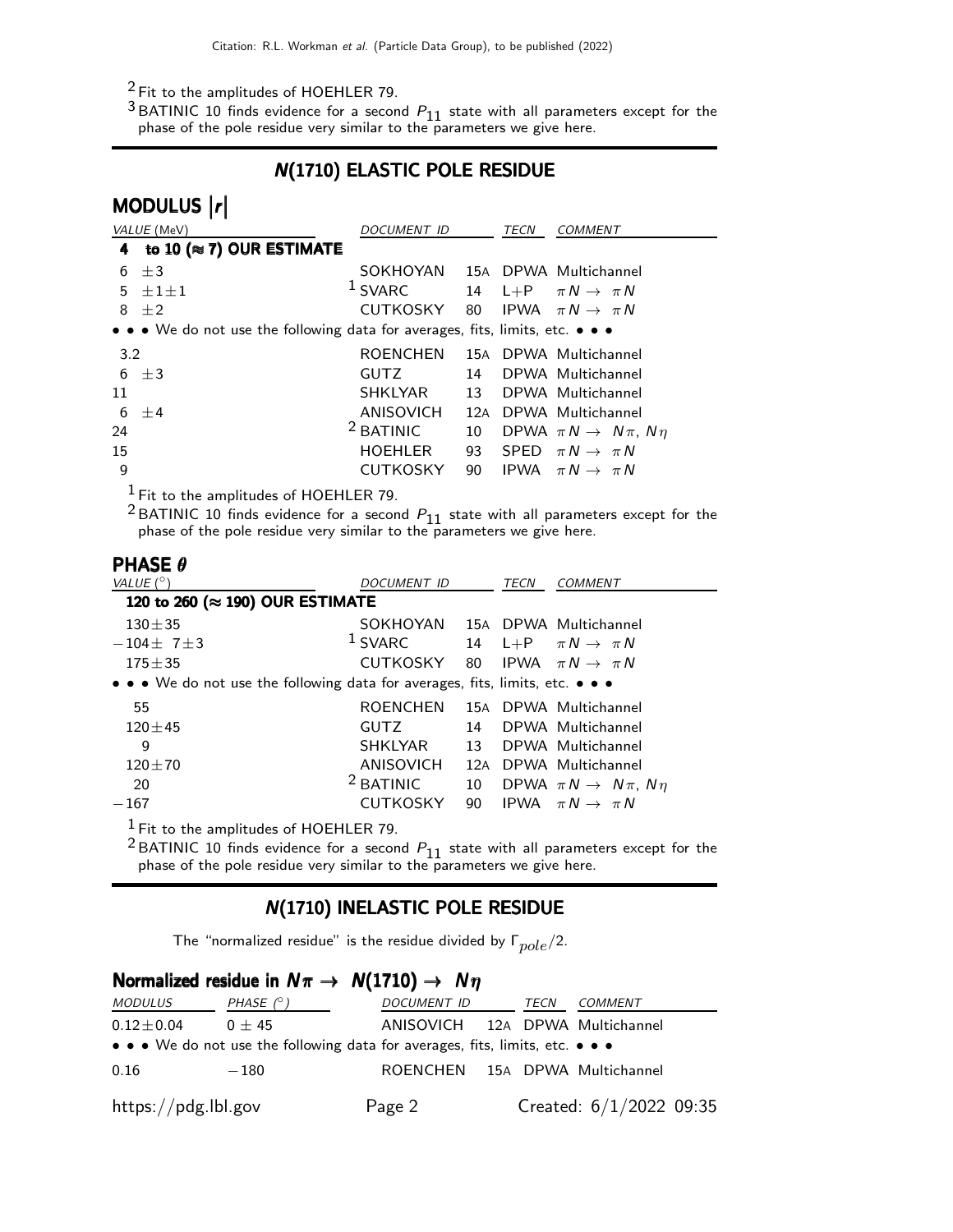# Normalized residue in  $N\pi \rightarrow N(1710) \rightarrow AK$

| <i>MODULUS</i>                | PHASE $(^\circ)$                                                              | <i>DOCUMENT ID</i>                                                  |  | TECN | COMMENT               |  |
|-------------------------------|-------------------------------------------------------------------------------|---------------------------------------------------------------------|--|------|-----------------------|--|
| $0.16 \pm 0.05$               | $-160 \pm 25$                                                                 | ANISOVICH 17A DPWA Multichannel                                     |  |      |                       |  |
| $0.12^{+0.24}_{-0.12}$        | $-119 \pm 83$                                                                 | <sup>1</sup> ANISOVICH 17A L+P $\gamma p$ , $\pi^- p \to K \Lambda$ |  |      |                       |  |
|                               | • • • We do not use the following data for averages, fits, limits, etc. • • • |                                                                     |  |      |                       |  |
| 0.12                          | $-32$                                                                         | <b>ROENCHEN</b>                                                     |  |      | 15A DPWA Multichannel |  |
| $0.17 \pm 0.06$ $-110 \pm 20$ |                                                                               | ANISOVICH 12A DPWA Multichannel                                     |  |      |                       |  |
| $1$ Statistical error only.   |                                                                               |                                                                     |  |      |                       |  |

# Normalized residue in  $N\pi \rightarrow N(1710) \rightarrow \Sigma K$

| <b>MODULUS</b>  | PHASE $(^\circ)$ | DOCUMENT ID                                                                   | TECN | COMMENT           |
|-----------------|------------------|-------------------------------------------------------------------------------|------|-------------------|
|                 |                  | • • • We do not use the following data for averages, fits, limits, etc. • • • |      |                   |
| 0.004           | $-43$            | ROENCHEN 15A DPWA Multichannel                                                |      |                   |
|                 |                  | Normalized residue in $N\pi \rightarrow N(1710) \rightarrow N(1535)\pi$       |      |                   |
| <b>MODULUS</b>  | PHASE $(^\circ)$ | DOCUMENT ID                                                                   | TECN | COMMENT           |
| $0.10 \pm 0.04$ | $140 \pm 40$     | <b>GUTZ</b>                                                                   | 14   | DPWA Multichannel |

### N(1710) BREIT-WIGNER MASS

| VALUE (MeV)                                                                   | <i>DOCUMENT ID</i>    |     | TECN        | COMMENT                                   |  |  |  |
|-------------------------------------------------------------------------------|-----------------------|-----|-------------|-------------------------------------------|--|--|--|
| 1680 to 1740 (≈ 1710) OUR ESTIMATE                                            |                       |     |             |                                           |  |  |  |
| $1648 \pm 16$                                                                 | $1$ HUNT              | 19  |             | DPWA Multichannel                         |  |  |  |
| $1715 \pm 20$                                                                 | SOKHOYAN              | 15A |             | DPWA Multichannel                         |  |  |  |
| $1737 \pm 17$                                                                 | $1$ SHKLYAR           | 13  |             | DPWA Multichannel                         |  |  |  |
| $1700 \pm 50$                                                                 | <b>CUTKOSKY</b>       | 80  | <b>IPWA</b> | $\pi N \rightarrow \pi N$                 |  |  |  |
| $1723 \pm 9$                                                                  | <b>HOEHLER</b>        | 79  |             | IPWA $\pi N \rightarrow \pi N$            |  |  |  |
| • • • We do not use the following data for averages, fits, limits, etc. • • • |                       |     |             |                                           |  |  |  |
| $1715 \pm 20$                                                                 | <b>GUTZ</b>           | 14  |             | DPWA Multichannel                         |  |  |  |
| $1710 + 20$                                                                   | ANISOVICH             | 12A |             | DPWA Multichannel                         |  |  |  |
| $1662 \pm 7$                                                                  | <sup>1</sup> SHRESTHA | 12A |             | DPWA Multichannel                         |  |  |  |
| $1729 + 16$                                                                   | $2$ BATINIC           | 10  |             | DPWA $\pi N \rightarrow N \pi$ , $N \eta$ |  |  |  |
| $1752 \pm 3$                                                                  | <b>PENNER</b>         | 02C |             | DPWA Multichannel                         |  |  |  |
| $1699 \pm 65$                                                                 | VRANA                 | 00  |             | DPWA Multichannel                         |  |  |  |
| $\mathbf 1$                                                                   |                       |     |             |                                           |  |  |  |

 $\frac{1}{2}$  Statistical error only.

<sup>2</sup> BATINIC 10 finds evidence for a second  $P_{11}$  state with all parameters except for the phase of the pole residue very similar to the parameters we give here.

# N(1710) BREIT-WIGNER WIDTH

| VALUE (MeV)                    | DOCUMENT ID     |    | TECN | <b>COMMENT</b>                 |
|--------------------------------|-----------------|----|------|--------------------------------|
| 80 to 200 (≈ 140) OUR ESTIMATE |                 |    |      |                                |
| $195 \pm 46$                   | $1$ HUNT        | 19 |      | DPWA Multichannel              |
| $175 \pm 15$                   | SOKHOYAN        |    |      | 15A DPWA Multichannel          |
| $368 \pm 120$                  | $^1$ SHKLYAR    | 13 |      | DPWA Multichannel              |
| $93 \pm 30$                    | <b>CUTKOSKY</b> | 90 |      | IPWA $\pi N \rightarrow \pi N$ |
| $90 \pm 30$                    | <b>CUTKOSKY</b> | 80 |      | IPWA $\pi N \rightarrow \pi N$ |
| $120 \pm 15$                   | <b>HOEHLER</b>  | 79 |      | IPWA $\pi N \rightarrow \pi N$ |
| https://pdg.lbl.gov            | Page 3          |    |      | Created: $6/1/2022$ 09:35      |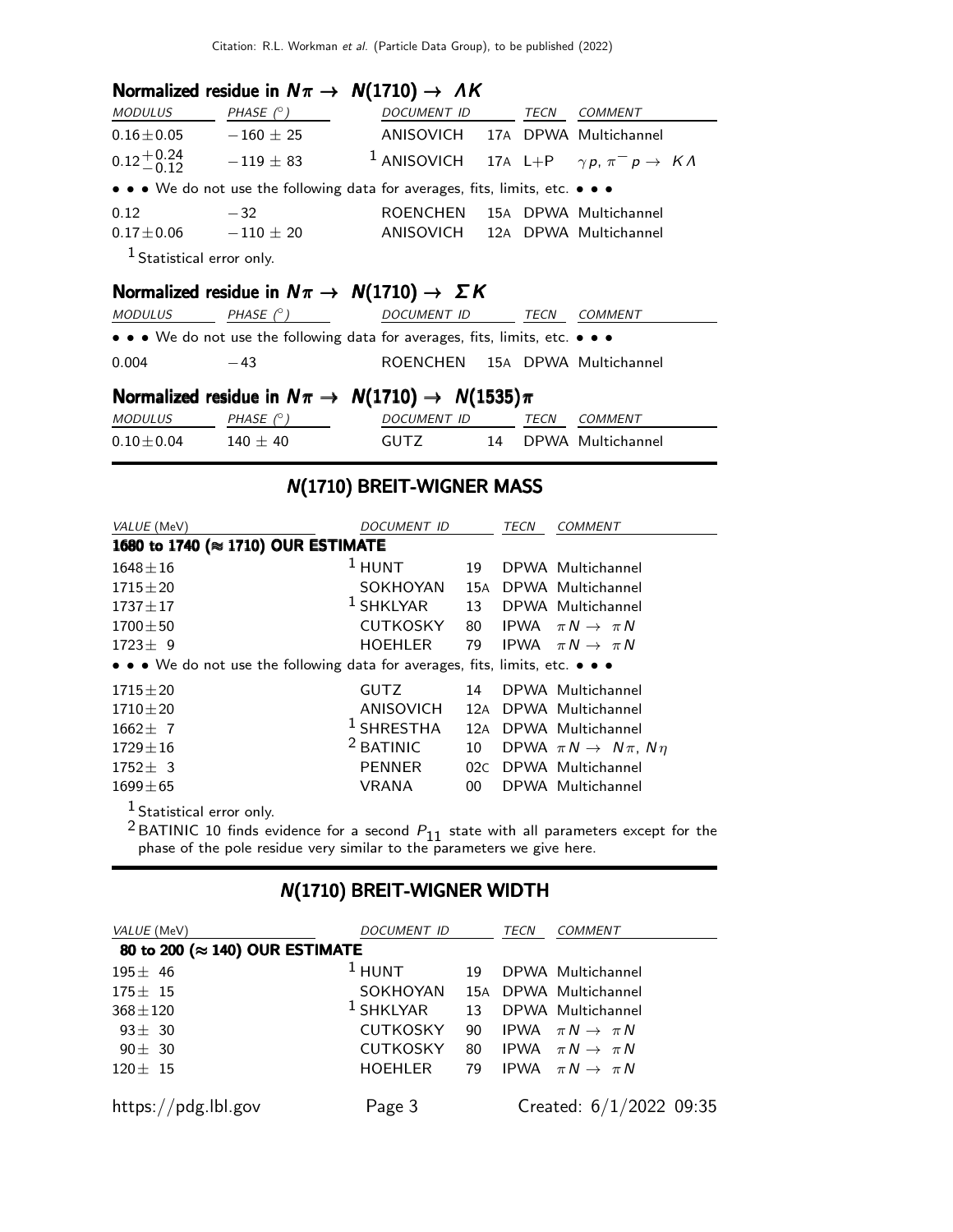• • • We do not use the following data for averages, fits, limits, etc. • • •

| $175 \pm 15$  | GUTZ                                        | 14 DPWA Multichannel                         |
|---------------|---------------------------------------------|----------------------------------------------|
| $200 \pm 18$  | ANISOVICH 12A DPWA Multichannel             |                                              |
| $116 \pm 17$  | <sup>1</sup> SHRESTHA 12A DPWA Multichannel |                                              |
| $180 \pm 17$  | $2$ BATINIC                                 | 10 DPWA $\pi N \rightarrow N \pi$ , $N \eta$ |
| $386 \pm 59$  | PENNER                                      | 02C DPWA Multichannel                        |
| $143 \pm 100$ | VRANA                                       | 00 DPWA Multichannel                         |
|               |                                             |                                              |

1 Statistical error only.

<sup>2</sup> BATINIC 10 finds evidence for a second  $P_{11}$  state with all parameters except for the phase of the pole residue very similar to the parameters we give here.

# N(1710) DECAY MODES

The following branching fractions are our estimates, not fits or averages.

|                       | Mode                            | Fraction $(\Gamma_i/\Gamma)$ |
|-----------------------|---------------------------------|------------------------------|
| $\Gamma_1$            | $N\pi$                          | $5 - 20 \%$                  |
| $\Gamma_2$            | $N\eta$                         | $10 - 50 \%$                 |
| $\Gamma_3$            | $N\omega$                       | $1 - 5 \%$                   |
| $\Gamma_4$            | ΛK                              | $5 - 25 \%$                  |
| $\Gamma_5$            | ΣΚ                              | seen                         |
| $\Gamma_6$            | $N \pi \pi$                     | $14 - 48 \%$                 |
| $\Gamma_7$            | $\Delta(1232)\,\pi$ , P-wave    | $3 - 9\%$                    |
| $\Gamma_8$            | $N \rho$ , S=1/2, P-wave        | $11 - 23 \%$                 |
| $\Gamma_{\mathsf{Q}}$ | $N\sigma$                       | ${<}16\%$                    |
| $\Gamma_{10}$         | $N(1535)\pi$                    | $9 - 21 \%$                  |
| $\mathsf{F}_{11}$     | $\rho\gamma$ , helicity $=$ 1/2 | $0.002 - 0.08 \%$            |
| $\Gamma_{12}$         | $n\gamma$ , helicity=1/2        | $0.0 - 0.02\%$               |

# N(1710) BRANCHING RATIOS

| $\Gamma(N\pi)/$<br>total                                                      |                 |      |            |                                           |  |
|-------------------------------------------------------------------------------|-----------------|------|------------|-------------------------------------------|--|
| VALUE $(\%)$                                                                  | DOCUMENT ID     | TECN |            | <b>COMMENT</b>                            |  |
| 5 to 20 ( $\approx$ 10) OUR ESTIMATE                                          |                 |      |            |                                           |  |
| $12 \pm 6$                                                                    | $1$ HUNT        | 19   |            | DPWA Multichannel                         |  |
| $5\pm$ 3                                                                      | SOKHOYAN        |      |            | 15A DPWA Multichannel                     |  |
| $2+2$                                                                         | $1$ SHKLYAR     | 13   | <b>PWA</b> | Multichannel                              |  |
| $20 \pm 4$                                                                    | <b>CUTKOSKY</b> | 80   |            | IPWA $\pi N \rightarrow \pi N$            |  |
| $12 \pm 4$                                                                    | <b>HOEHLER</b>  | 79   |            | IPWA $\pi N \rightarrow \pi N$            |  |
| • • • We do not use the following data for averages, fits, limits, etc. • • • |                 |      |            |                                           |  |
| $5\pm$ 3                                                                      | <b>GUTZ</b>     | 14   |            | DPWA Multichannel                         |  |
| 5±4                                                                           | ANISOVICH       | 12A  |            | DPWA Multichannel                         |  |
| 15±4                                                                          | $1$ SHRESTHA    | 12A  |            | DPWA Multichannel                         |  |
| $22 + 24$                                                                     | $2$ BATINIC     | 10   |            | DPWA $\pi N \rightarrow N \pi$ , $N \eta$ |  |
| $14 + 8$                                                                      | <b>PENNER</b>   | 02C  |            | DPWA Multichannel                         |  |
| $27 + 13$                                                                     | <b>VRANA</b>    | 00   |            | DPWA Multichannel                         |  |
| <sup>1</sup> Statistical error only.                                          |                 |      |            |                                           |  |

<sup>2</sup> BATINIC 10 finds evidence for a second  $P_{11}$  state with all parameters except for the phase of the pole residue very similar to the parameters we give here.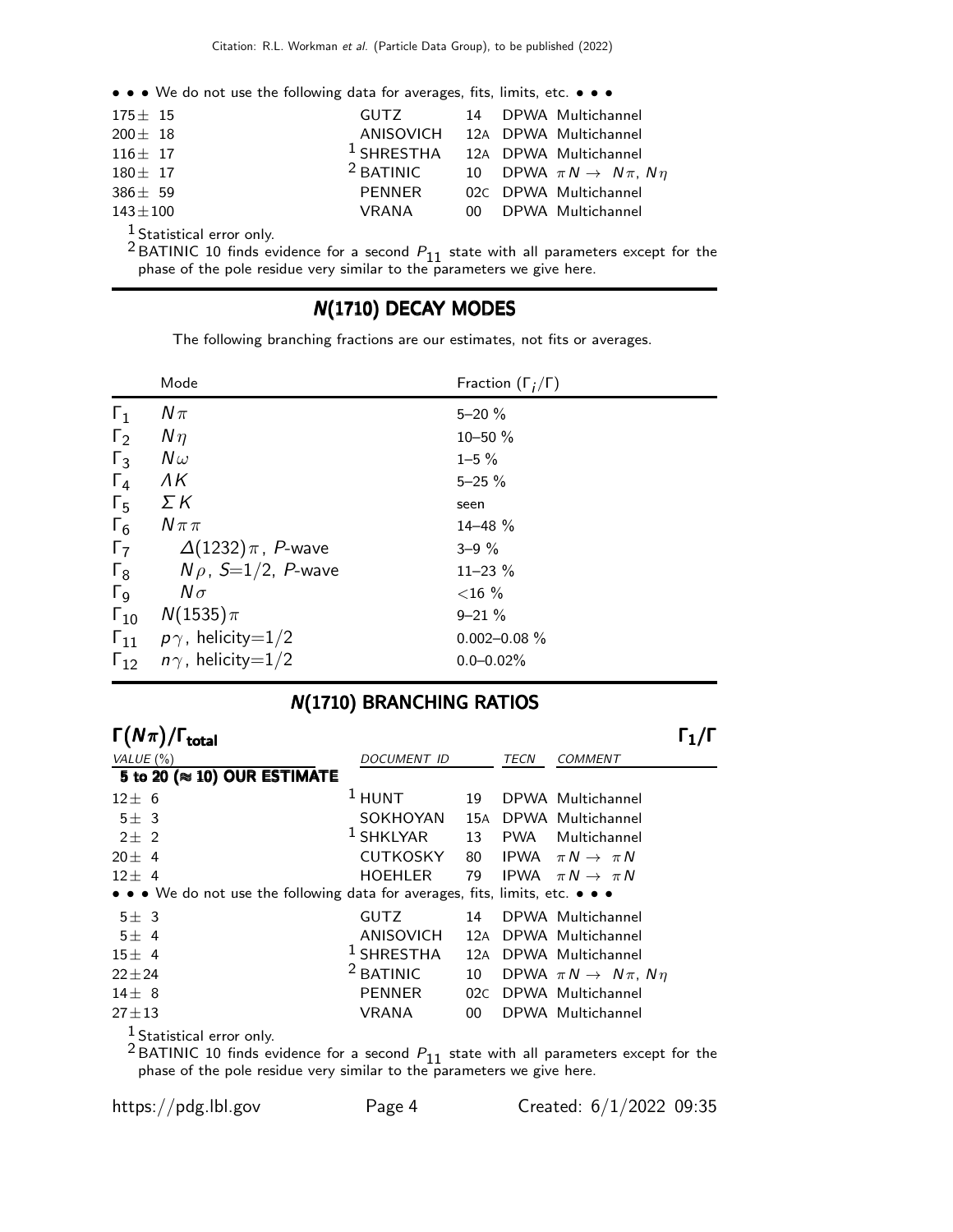| $\Gamma(N\eta)/\Gamma_{\rm total}$                                                                                                                                                                     |                       |          |      |                                           | $\Gamma_2/\Gamma$ |
|--------------------------------------------------------------------------------------------------------------------------------------------------------------------------------------------------------|-----------------------|----------|------|-------------------------------------------|-------------------|
| VALUE $(%)$                                                                                                                                                                                            | DOCUMENT ID           |          | TECN | <b>COMMENT</b>                            |                   |
| 10 to 50 (≈ 30) OUR ESTIMATE                                                                                                                                                                           |                       |          |      |                                           |                   |
| $18 + 10$                                                                                                                                                                                              | MUELLER<br>$1$ HUNT   | 20<br>19 |      | DPWA Multichannel                         |                   |
| $17 \pm 8$<br>$45 \pm 4$                                                                                                                                                                               | $1$ SHKLYAR           | 13       |      | DPWA Multichannel<br>DPWA Multichannel    |                   |
| $17 + 10$                                                                                                                                                                                              | ANISOVICH             | 12A      |      | DPWA Multichannel                         |                   |
| • • We do not use the following data for averages, fits, limits, etc. • • •                                                                                                                            |                       |          |      |                                           |                   |
| $11 \pm 7$                                                                                                                                                                                             | $^1$ SHRESTHA         |          |      | 12A DPWA Multichannel                     |                   |
| $6\pm$ 8                                                                                                                                                                                               | <sup>2</sup> BATINIC  | 10       |      | DPWA $\pi N \rightarrow N \pi$ , $N \eta$ |                   |
| $36 + 11$                                                                                                                                                                                              | <b>PENNER</b>         |          |      | 02C DPWA Multichannel                     |                   |
| $6\pm 1$                                                                                                                                                                                               | <b>VRANA</b>          | 00       |      | DPWA Multichannel                         |                   |
| $1$ Statistical error only.<br>$^2$ BATINIC 10 finds evidence for a second $P_{11}$ state with all parameters except for the<br>phase of the pole residue very similar to the parameters we give here. |                       |          |      |                                           |                   |
| $\Gamma(N\omega)/\Gamma_{\rm total}$                                                                                                                                                                   |                       |          |      |                                           | $\Gamma_3/\Gamma$ |
| <u>VALUE (%)</u>                                                                                                                                                                                       | DOCUMENT ID           |          | TECN | <b>COMMENT</b>                            |                   |
| 1 to 5 ( $\approx$ 3) OUR ESTIMATE                                                                                                                                                                     |                       |          |      |                                           |                   |
| $2 + 2$                                                                                                                                                                                                | DENISENKO             | 16       |      | DPWA Multichannel                         |                   |
| $3\pm2$                                                                                                                                                                                                | $1$ SHKLYAR           | 13       |      | DPWA Multichannel                         |                   |
| $\bullet\,\bullet\,\bullet\,$ We do not use the following data for averages, fits, limits, etc. $\bullet\,\bullet\,\bullet\,\bullet$                                                                   |                       |          |      |                                           |                   |
| $13 \pm 2$                                                                                                                                                                                             | <b>PENNER</b>         |          |      | 02C DPWA Multichannel                     |                   |
| <sup>1</sup> Statistical error only.                                                                                                                                                                   |                       |          |      |                                           |                   |
| $\Gamma(\Lambda K)/\Gamma_{\rm total}$                                                                                                                                                                 |                       |          |      |                                           | $\Gamma_4/\Gamma$ |
| VALUE (%)<br>to 25 ( $\approx$ 15) OUR ESTIMATE<br>5                                                                                                                                                   | DOCUMENT ID           |          | TECN | COMMENT                                   |                   |
| $1.8 \pm 1.5$                                                                                                                                                                                          | $1$ HUNT              | 19       |      | DPWA Multichannel                         |                   |
| $\pm$ 7<br>23                                                                                                                                                                                          | ANISOVICH             |          |      | 12A DPWA Multichannel                     |                   |
| $\pm$ 3<br>5                                                                                                                                                                                           | <b>SHKLYAR</b>        | 05       |      | DPWA Multichannel                         |                   |
| • We do not use the following data for averages, fits, limits, etc. • • •                                                                                                                              |                       |          |      |                                           |                   |
| $±$ 4<br>8                                                                                                                                                                                             | $1$ SHRESTHA          | 12A      |      | DPWA Multichannel                         |                   |
| $\pm$ 2<br>5                                                                                                                                                                                           | <b>PENNER</b>         | 02C      |      | DPWA Multichannel                         |                   |
| $10 \pm 10$                                                                                                                                                                                            | VRANA                 | 00       |      | DPWA Multichannel                         |                   |
| <sup>1</sup> Statistical error only.                                                                                                                                                                   |                       |          |      |                                           |                   |
| $\Gamma(\Sigma K)/\Gamma_{\rm total}$                                                                                                                                                                  |                       |          |      |                                           | $\Gamma_5/\Gamma$ |
| VALUE (%)                                                                                                                                                                                              | DOCUMENT ID           |          | TECN | <b>COMMENT</b>                            |                   |
| • • We do not use the following data for averages, fits, limits, etc. • • •                                                                                                                            |                       |          |      |                                           |                   |
| $7 + 7$                                                                                                                                                                                                | <b>PENNER</b>         |          |      | 02C DPWA Multichannel                     |                   |
| $\Gamma(\Delta(1232)\pi, P$ -wave)/ $\Gamma_{\rm total}$                                                                                                                                               |                       |          |      |                                           | $\Gamma_7/\Gamma$ |
|                                                                                                                                                                                                        |                       |          | TECN | <b>COMMENT</b>                            |                   |
| VALUE (%)<br>3-9 % OUR ESTIMATE                                                                                                                                                                        | DOCUMENT ID           |          |      |                                           |                   |
| $28 + 9$                                                                                                                                                                                               | $1$ HUNT              | 19       |      | DPWA Multichannel                         |                   |
| $\bullet\,\bullet\,\bullet$ We do not use the following data for averages, fits, limits, etc. $\bullet\,\bullet\,\bullet$                                                                              |                       |          |      |                                           |                   |
| $6 \pm 3$                                                                                                                                                                                              | <sup>1</sup> SHRESTHA |          |      | 12A DPWA Multichannel                     |                   |
| $39\pm8$                                                                                                                                                                                               | <b>VRANA</b>          | 00       |      | DPWA Multichannel                         |                   |
| <sup>1</sup> Statistical error only.                                                                                                                                                                   |                       |          |      |                                           |                   |
| https://pdg.lbl.gov                                                                                                                                                                                    | Page 5                |          |      | Created: $6/1/2022$ 09:35                 |                   |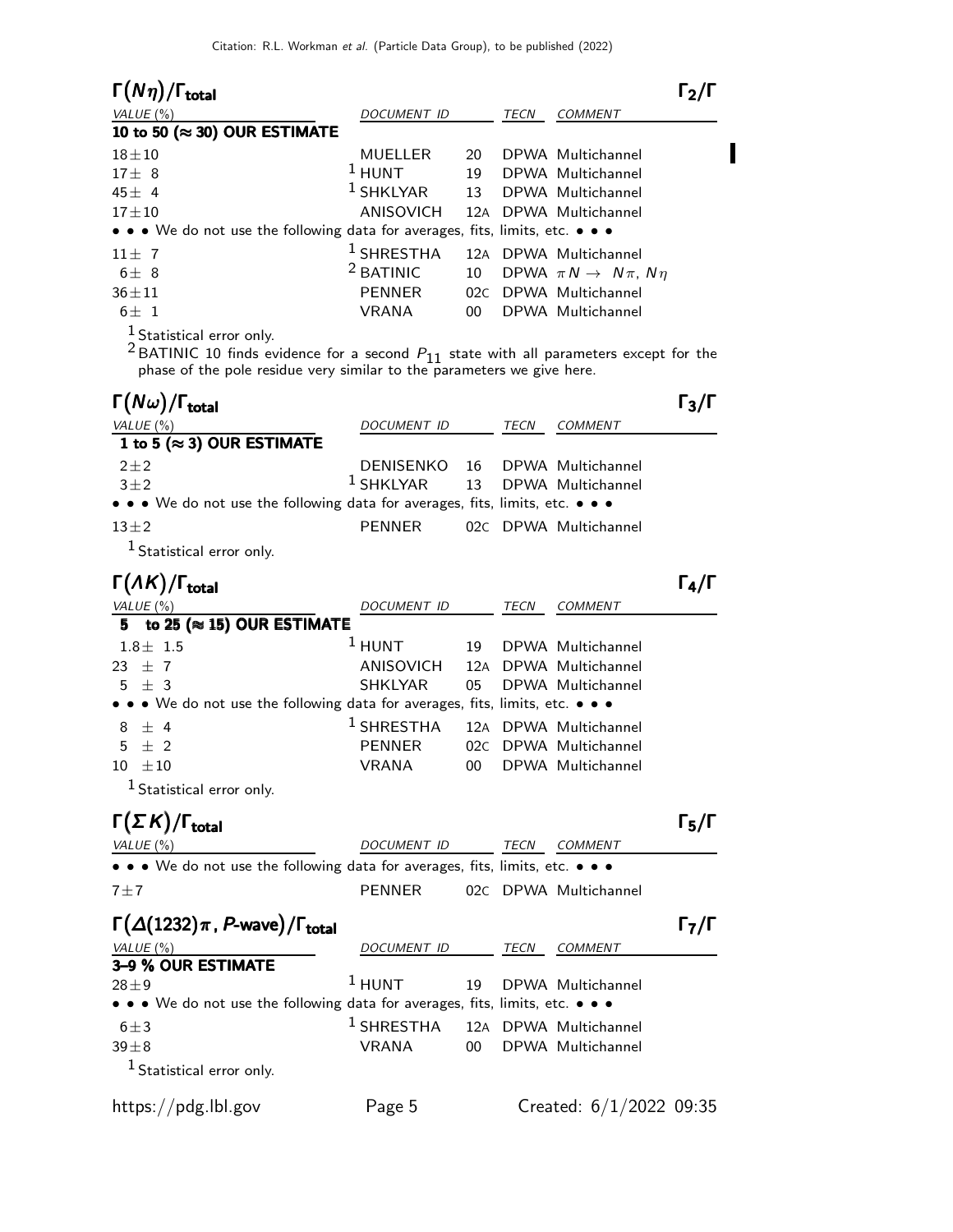| $\Gamma(N\rho, S=1/2, P$ -wave)/ $\Gamma_{\text{total}}$                                                              |                    |                 |      |                       | ו/גּ ו         |
|-----------------------------------------------------------------------------------------------------------------------|--------------------|-----------------|------|-----------------------|----------------|
| VALUE $(\%)$                                                                                                          | DOCUMENT ID        |                 |      | <b>COMMENT</b>        |                |
| 11-23 % OUR ESTIMATE                                                                                                  |                    |                 |      |                       |                |
| $17 + 9$                                                                                                              | $1$ HUNT           | 19              |      | DPWA Multichannel     |                |
| $\bullet \bullet \bullet$ We do not use the following data for averages, fits, limits, etc. $\bullet \bullet \bullet$ |                    |                 |      |                       |                |
| $17 \pm 6$                                                                                                            | $1$ SHRESTHA       |                 |      | 12A DPWA Multichannel |                |
| $17 + 1$                                                                                                              | <b>VRANA</b>       | 00 <sup>1</sup> |      | DPWA Multichannel     |                |
| $1$ Statistical error only.                                                                                           |                    |                 |      |                       |                |
| $\Gamma(N\sigma)/\Gamma_{\rm total}$                                                                                  |                    |                 |      |                       | ا/و ا          |
| VALUE (%)                                                                                                             | <b>DOCUMENT ID</b> |                 | TECN | COMMENT               |                |
| <16 % OUR ESTIMATE                                                                                                    |                    |                 |      |                       |                |
| ${<}16$                                                                                                               | $1$ HUNT           | 19              |      | DPWA Multichannel     |                |
| <sup>1</sup> Statistical error only.                                                                                  |                    |                 |      |                       |                |
| $\Gamma(N(1535)\pi)/\Gamma_{\rm total}$                                                                               |                    |                 |      |                       | $\Gamma_{10}/$ |
| VALUE $(\%)$                                                                                                          | <i>DOCUMENT ID</i> |                 | TECN | <b>COMMENT</b>        |                |
| $15\pm 6$                                                                                                             | <b>GUTZ</b>        | 14              |      | DPWA Multichannel     |                |

# N(1710) PHOTON DECAY AMPLITUDES AT THE POLE

# $N(1710) \rightarrow p\gamma$ , helicity-1/2 amplitude  $A_{1/2}$

| MODULUS (GeV $^{-1/2}$ ) PHASE ( $^{\circ}$ )                                 |                  | DOCUMENT ID                    | TECN | COMMENT |
|-------------------------------------------------------------------------------|------------------|--------------------------------|------|---------|
| $0.028\genfrac{}{}{0pt}{}{+0.009}{-0.002}$                                    | $103^{+20}_{-6}$ | ROENCHEN 14 DPWA               |      |         |
| • • • We do not use the following data for averages, fits, limits, etc. • • • |                  |                                |      |         |
| 0.020                                                                         | $-83$            | ROENCHEN 15A DPWA Multichannel |      |         |

# N(1710) BREIT-WIGNER PHOTON DECAY AMPLITUDES

# $N(1710) \rightarrow p\gamma$ , helicity-1/2 amplitude A<sub>1/2</sub>

| VALUE (GeV $^{-1/2}$ )                                                        | DOCUMENT ID      |    | TECN | <b>COMMENT</b>        |
|-------------------------------------------------------------------------------|------------------|----|------|-----------------------|
| $0.014 \pm 0.008$                                                             | $1$ HUNT         | 19 |      | DPWA Multichannel     |
| $0.050 \pm 0.010$                                                             | SOKHOYAN         |    |      | 15A DPWA Multichannel |
| $-0.050 \pm 0.001$                                                            | $1$ SHKLYAR      | 13 |      | DPWA Multichannel     |
| • • • We do not use the following data for averages, fits, limits, etc. • • • |                  |    |      |                       |
| $0.05 \pm 0.01$                                                               | <b>GUTZ</b>      | 14 |      | DPWA Multichannel     |
| $0.052 \pm 0.015$                                                             | <b>ANISOVICH</b> |    |      | 12A DPWA Multichannel |
| $-0.008 \pm 0.003$                                                            | $1$ SHRESTHA     |    |      | 12A DPWA Multichannel |
| 0.044                                                                         | <b>PENNER</b>    |    |      | 02D DPWA Multichannel |
| <sup>1</sup> Statistical error only.                                          |                  |    |      |                       |

# $N(1710) \rightarrow n\gamma$ , helicity-1/2 amplitude A<sub>1/2</sub>

| <i>VALUE</i> (GeV $^{-1/2}$ )         | DOCUMENT ID             | <b>TFCN</b> | COMMENT                                       |
|---------------------------------------|-------------------------|-------------|-----------------------------------------------|
| $0.0053 + 0.0003$<br>$-0.040 + 0.020$ | $\pm$ HUNT<br>ANISOVICH |             | 19 DPWA Multichannel<br>13B DPWA Multichannel |